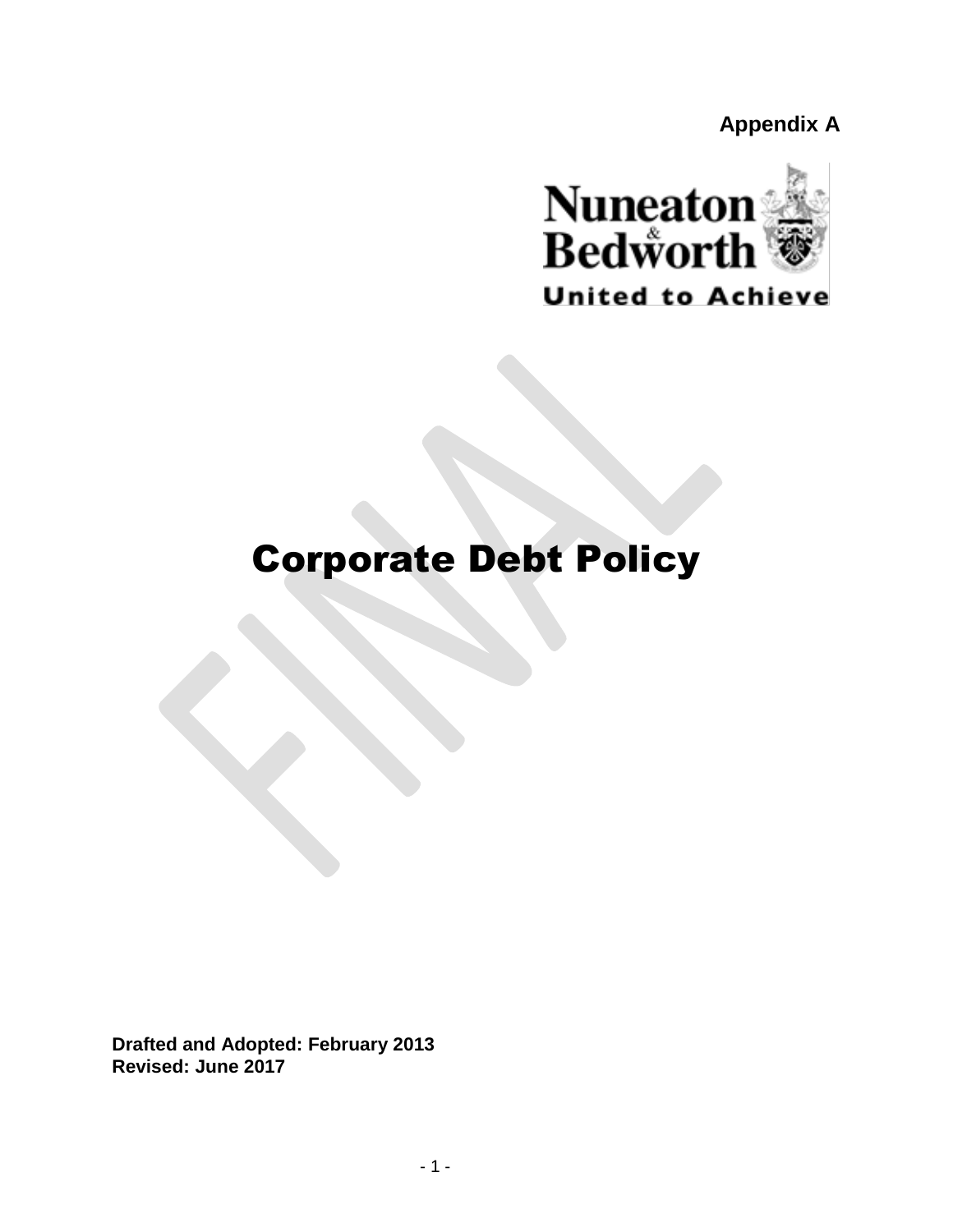| <b>Contents</b>                                           | Page           |
|-----------------------------------------------------------|----------------|
| <b>Policy Vision &amp; Objectives</b>                     | 3              |
| <b>Policy Aims</b>                                        | 3              |
| <b>Responsibilities</b>                                   | 4              |
| <b>Legal Framework for Recovery</b>                       | 4              |
| <b>Corporate Debt Framework</b>                           | 5              |
| The Principles of Good Practice                           | 6              |
| <b>Accurate and Prompt Billing</b>                        | 7              |
| <b>Range of Payment Options</b>                           | $\overline{7}$ |
| Affordable repayment arrangements                         | 8              |
| <b>Advice on Ways to Reduce Bills and Maximise Income</b> | 9              |
| <b>Access to Advice and Information</b>                   | 9              |
| <b>Appropriate Recovery Action</b>                        | 11             |
| <b>Customer Care</b>                                      | 15             |
| <b>Efficiency and Cost Effectiveness</b>                  | 15             |
| <b>Partnership Arrangements</b>                           | 16             |
| <b>Monitoring and Reporting</b>                           | 17             |
| <b>Review</b>                                             | 18             |

## **This Policy is available in larger print.**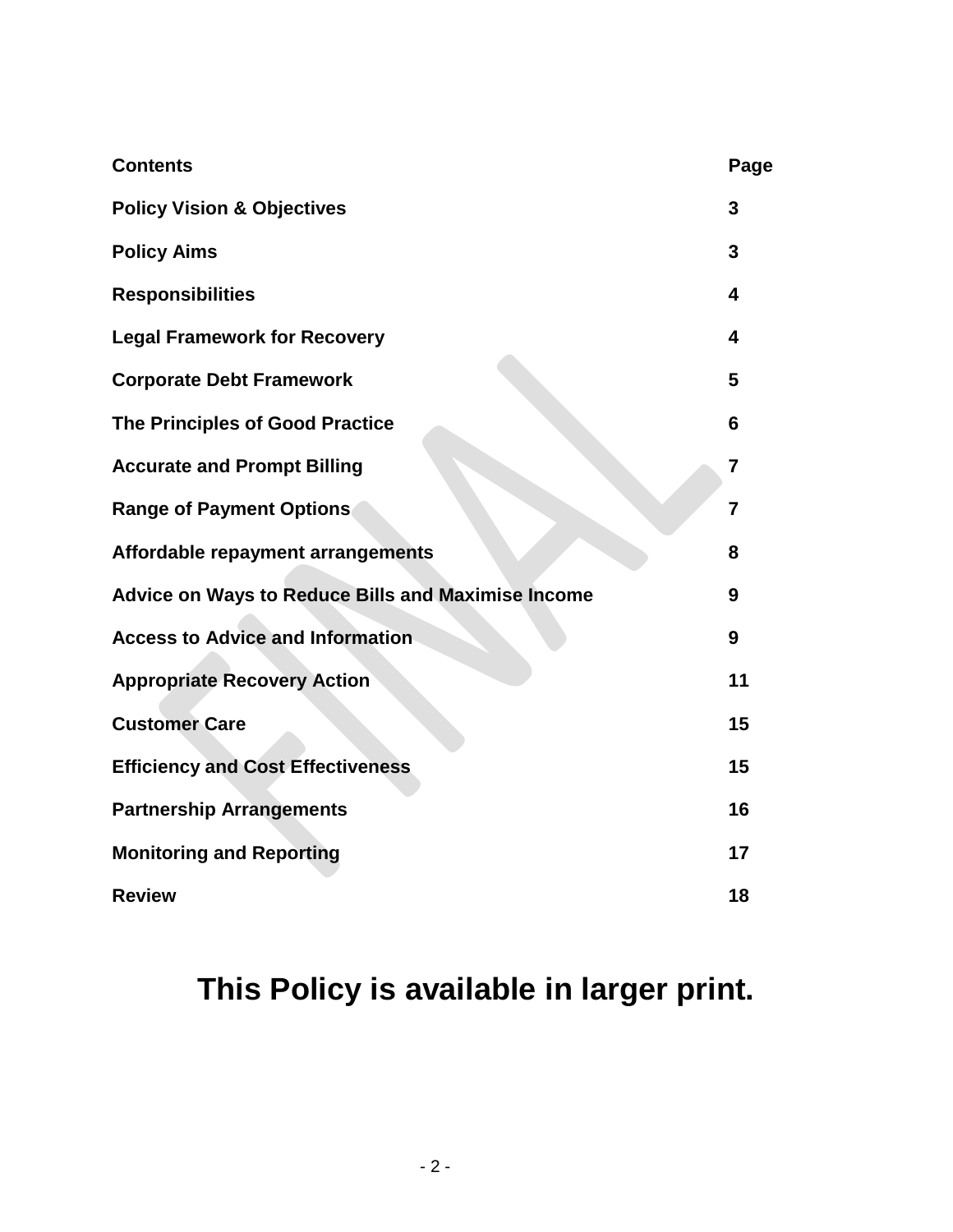## **Please contact Human Resource if you require assistance.**

## **A CORPORATE DEBT FRAMEWORK**

## **1. Policy Vision & Objectives**

1.1 The vision of corporate debt management for the Council is:

"To maximise the amount of collectible debt through the efficient collection of income within a framework of customer care and client sensitivity."

1.2 The policy encompasses the following objectives:

To balance the effective collection of monies owed to the Council by adopting a holistic approach to the recovery of debts. The framework recognises the importance of helping people in debt to maximise their income and manage their financial affairs through both internal officer support and independent external partners and agencies.

### **2. Policy Aims**

2.1 The key aims of this policy are to:

- **Ensure a professional, consistent and timely approach to recovery action for all** the different types of debt owed to the Council
- Fully consider the customer's circumstances and ability to pay and so distinguish between those who won't pay and those who genuinely can't pay
- Cost effectively pursue all debts ensuring that those with the means to pay do so
- Promote a coordinated approach towards sharing debtor information (in line with relevant Data Protection legislation) and managing multiple debts owed to the Council effectively.
- To administer an efficient debt collection process that is organised such that responsibilities are clearly defined and processes are well understood and documented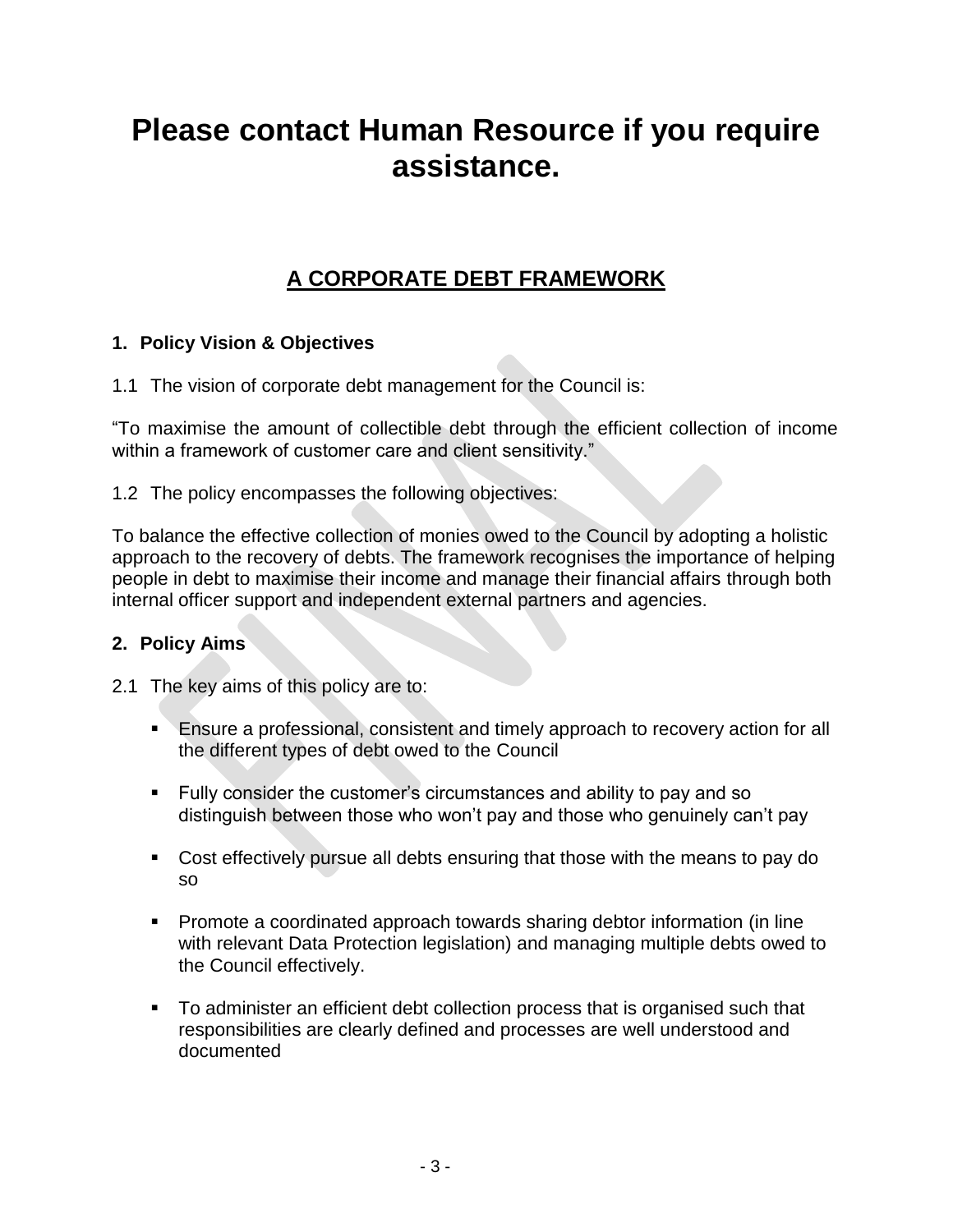- To ensure that all amounts due are collected according to the agreed payment criteria and encourage payment by the most efficient method
- To identify high risk customers e.g. those impacted by welfare reform changes, who are most likely to get into financial difficulties and to take proactive action to safeguard further revenue income and establish satisfactory payment arrangements
- To treat individuals consistently and fairly regardless of age, gender, disability or sexual orientation and that an individual's rights under Data Protection and Human Rights legislation are protected.
- Notwithstanding the above, take into account each individual's circumstances particularly if they are vulnerable, when deciding on the next course of action

## **Defining vulnerable**

Generally, a person is considered to be vulnerable if it would be unreasonable to expect them to be able to deal with a problem themselves. There is no legal definition of a vulnerable person, but the National Standards for taking control of goods says this could include:

- older people
- disabled people
- the seriously ill
- the recently bereaved
- single parent families
- pregnant women
- unemployed people
- those who have obvious difficulty in understanding, speaking or reading English.

Other people who could be considered vulnerable are people with mental health issues.

## **3. Responsibilities**

3.1 The Director – Finance & Procurement has a statutory responsibility for the efficient administration of the Council's financial affairs and to protect the Council's financial position. Consequently all officers must comply with this policy. The policy principles set out below represent the standards that shall apply to all income collection systems throughout the Council.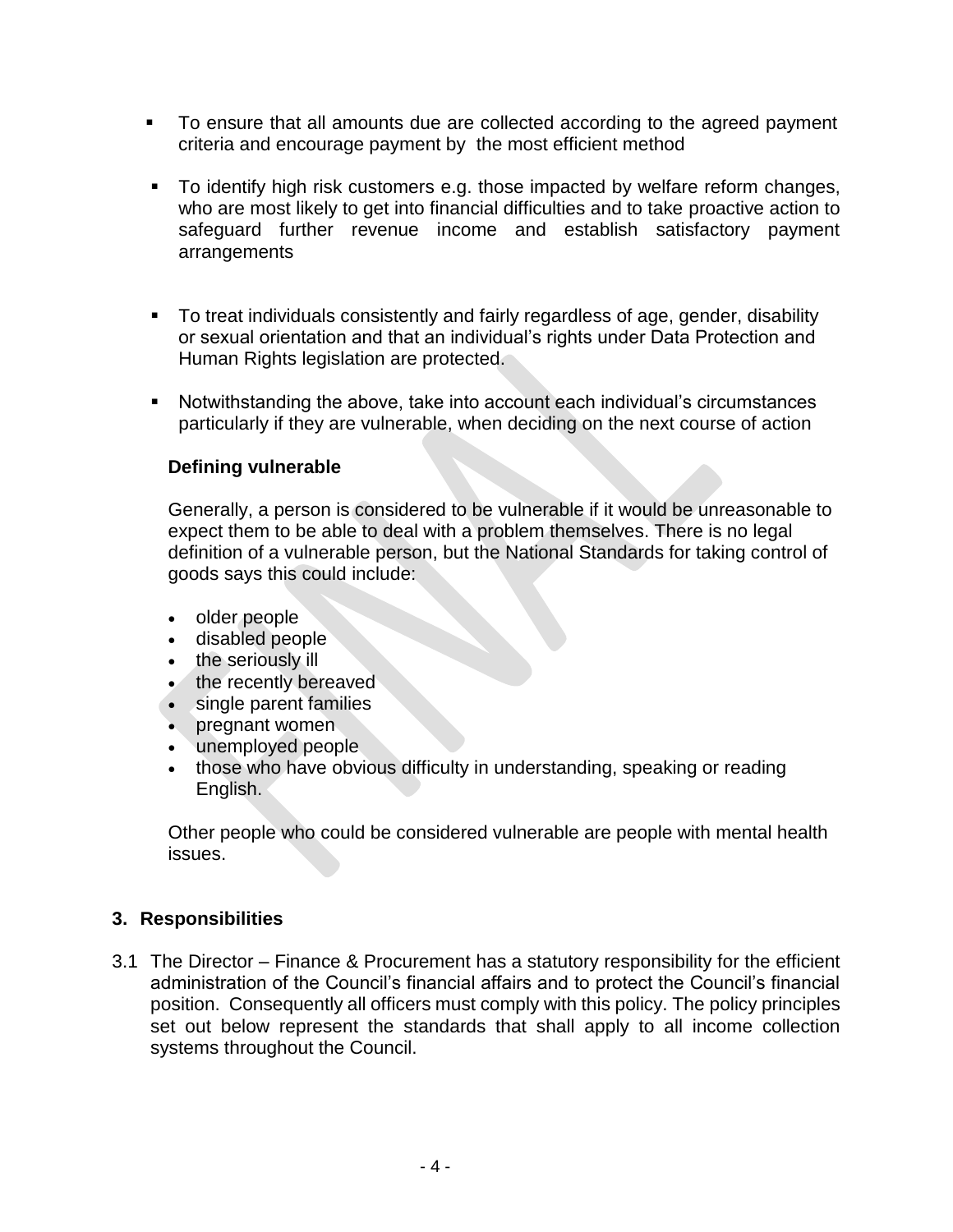3.2 The Head of Revenues & Benefits, Revenues Manager, Benefits & Financial Inclusion Manager and Revenues Team Leaders are responsible for the operational delivery of this policy and the associated procedures. This includes responsibility for monitoring and reviewing, staff awareness and training, policy development and communication.

### **4. Legal Framework for Recovery**

| Council Tax:                    | <b>Local Government Finance Act 1992</b><br>Tax (Administration<br>Enforcement)<br>The Council<br>and<br>Regulations 1992 (as amended)                                                                                                                                                                                                                                                                                                                                                                                                                                                                                                                                                                                                                                                                                                                                                                                                                          |
|---------------------------------|-----------------------------------------------------------------------------------------------------------------------------------------------------------------------------------------------------------------------------------------------------------------------------------------------------------------------------------------------------------------------------------------------------------------------------------------------------------------------------------------------------------------------------------------------------------------------------------------------------------------------------------------------------------------------------------------------------------------------------------------------------------------------------------------------------------------------------------------------------------------------------------------------------------------------------------------------------------------|
| Housing Rents:                  | <b>Housing Acts</b><br><b>Landlord and Tenant Acts</b>                                                                                                                                                                                                                                                                                                                                                                                                                                                                                                                                                                                                                                                                                                                                                                                                                                                                                                          |
| Housing Benefit:<br>Overpayment | Social Security Administration Act 1992 (Housing Benefits)<br><b>Local Authority Financial Regulations</b><br>The Housing Benefit and Council Tax Benefit (Decisions and<br>Discretionary Financial<br>and<br>Assistance)<br>Appeals<br>(Consequential Amendments and Revocations) Regulations<br>2001.<br>Section 123 of the Social Security Administration Act 1992.<br>Section 134 of the Social Security Administration Act 1992<br>(Housing Benefit)<br>Section 139 of the Social Security Administration Act 1992<br>(Council Tax Benefit)<br>Sections 130, 131 of the Social Security Contributions and<br>Benefits Act 1992<br>The Housing Benefit (General) Regulations 1987 – and<br>subsequent varying regulations<br>The Council Tax Benefit (General) Regulations 1992 - and<br>subsequent varying regulations<br>Housing Benefit (Recovery of Overpayments) Regulations<br>1997<br>Social Security (Overpayment and Recovery) Regulations<br>2013 |
| NNDR:                           | <b>Local Government Finance Act 1988</b><br>The Non-Domestic Rating (Collection and Enforcement)<br>(Local Lists) Regulations 1989                                                                                                                                                                                                                                                                                                                                                                                                                                                                                                                                                                                                                                                                                                                                                                                                                              |
| Sundry Income:                  | <b>Local Government Act 1972</b><br><b>Accounts and Audit Regulations 1996</b>                                                                                                                                                                                                                                                                                                                                                                                                                                                                                                                                                                                                                                                                                                                                                                                                                                                                                  |
| <b>Penalty Charge</b>           |                                                                                                                                                                                                                                                                                                                                                                                                                                                                                                                                                                                                                                                                                                                                                                                                                                                                                                                                                                 |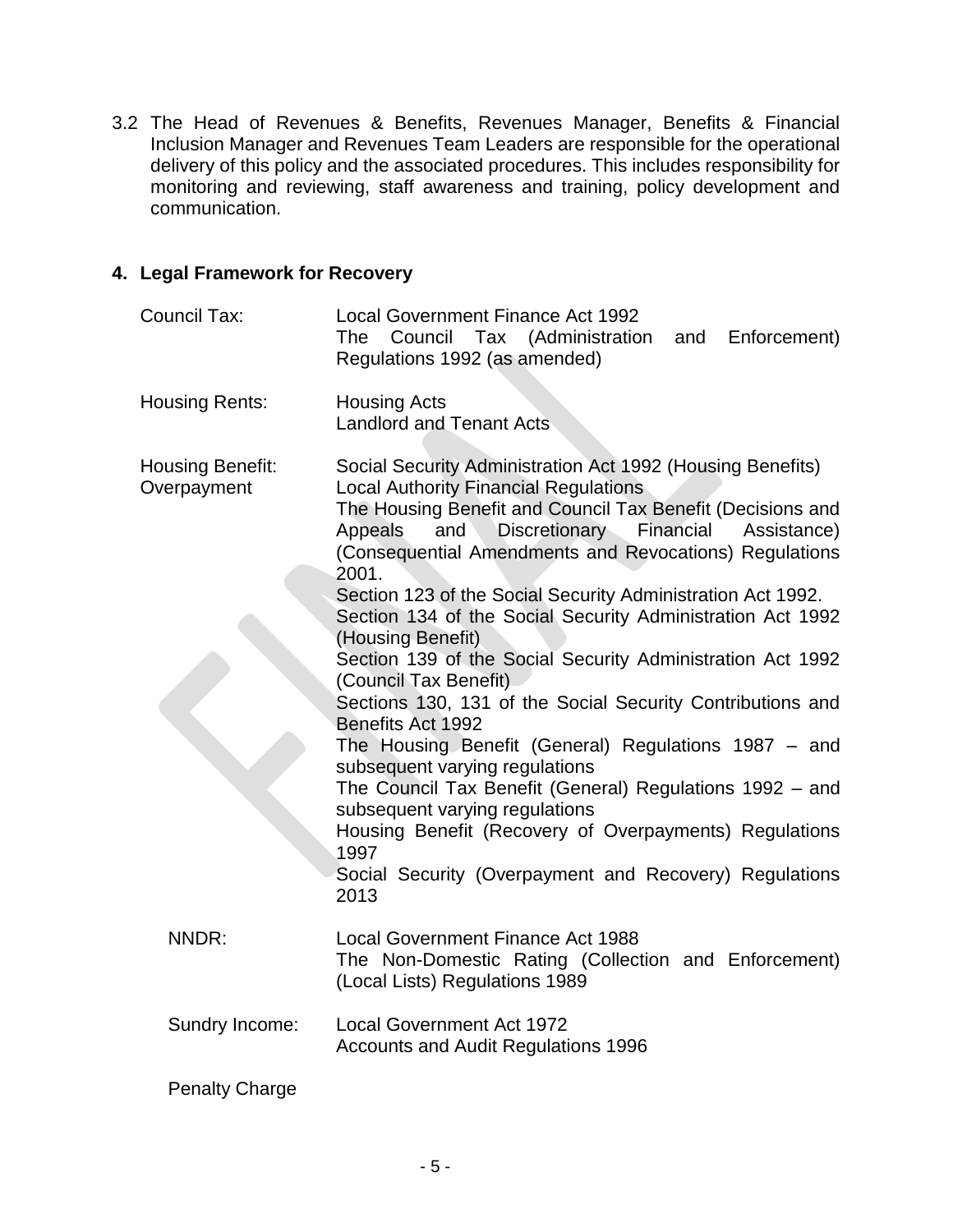Notices: The Traffic Management Act 2004 The Road Traffic Regulations Act 1984 The Nuneaton & Bedworth Off Street Parking Places (No 2 Order) 2011

## **5. Corporate Debt Framework**

- 5.1 The Council has a duty to recover outstanding debts but must ensure that its policies and procedures are fair to everyone. With this in mind, the Council has, in line with best practice, developed a corporate framework for debt recovery that provides a consistent approach across the Council.
- 5.2 With the changing situation of more people having to pay council tax and more customers finding themselves in a multiple debt situation (either to the Council or other creditors) due to the impact of welfare reforms and/or low income, the Council regularly reviews how we need or can better support those customers in debt in terms of delivering and/or facilitating real "hands on" support.
- 5.3 This updated framework relates to the following types of debt:
	- Council Tax the charge payable on all domestic properties
	- Business Rates the charge payable on all commercial properties
	- Housing Rents and Former Tenants Arrears the charges levied on Council owned properties
	- Overpayment of Housing Benefit this occurs when benefit is paid and the claimant is not entitled to some or all of the Housing Benefit that has been given
	- Sundry Debts the fees and charges made for a wide and varying range of Council services including leaseholder service charges, rechargeable repairs and court costs.
	- **Penalty Charge Notices**
- 5.4 These monies are collected to help pay for local services. This is particularly important as the Council continues to face reductions in our government grant and as we continue to improve the services for the benefit of all the people that live in, work and visit the borough.
- 5.5 This framework will help us to achieve the collection of these monies and align to the Councils wider financial Inclusion commitments to improve the help and advice available for residents to manage their Council bills, including access to services, money management information and digital support.
- 5.6 This document is supported by more detailed procedural guidance for staff, which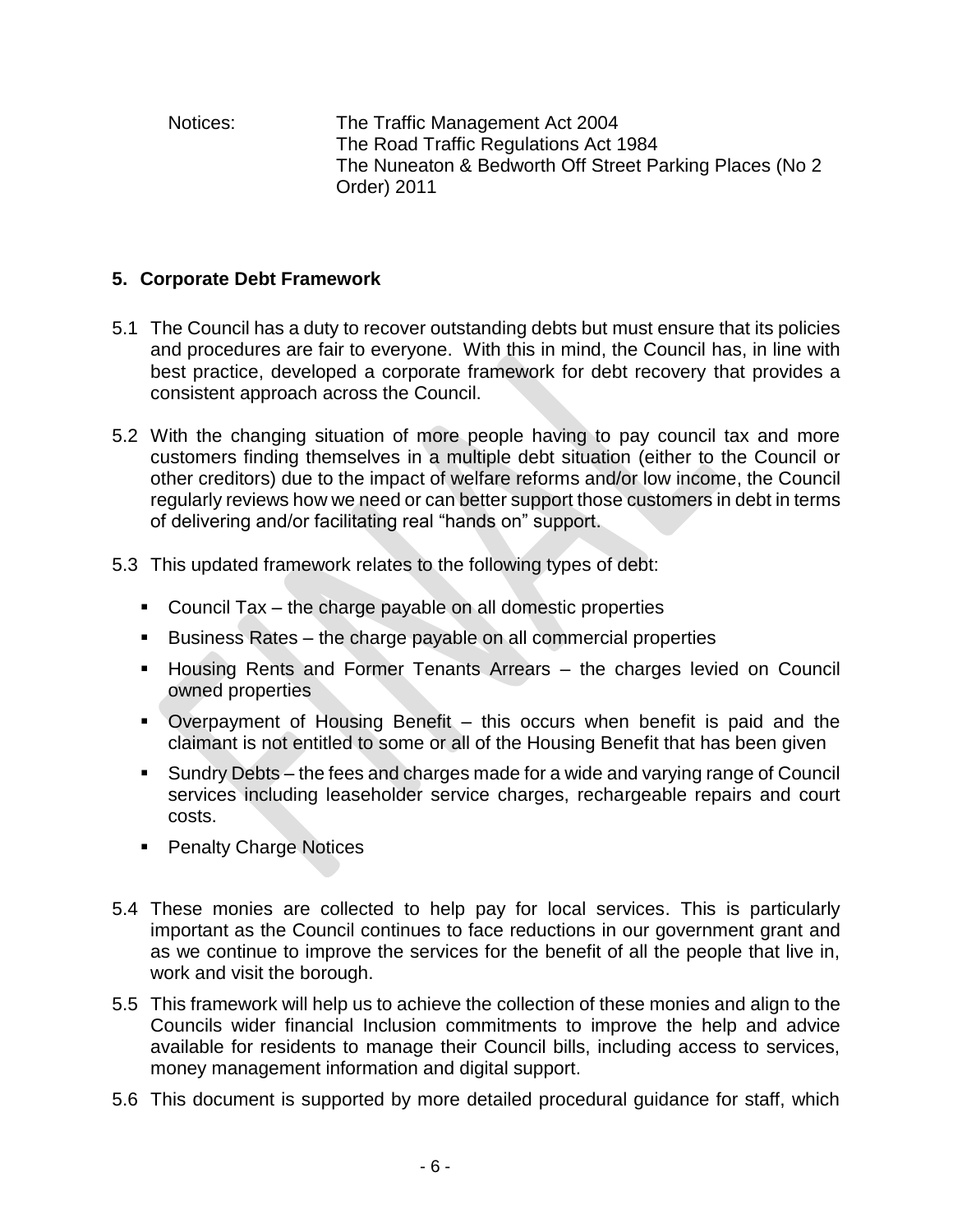are regularly reviewed and monitored to ensure their consistent and timely application in recovering monies.

## **6. The principles of good practice**

- 6.1 It is recognised that people do not pay their Council bills in a timely way for a variety of reasons. Some people will have genuine difficulty in paying and if this is the case we will make every effort to help those who engage with the Authority to minimise the impact of debt on them. Others may deliberately set out to delay or not make payments. In all cases appropriate methods of enforcement will be used to secure payment.
- 6.2 The Council is committed to following these good practice principles to assist the statutory debt recovery processes:
	- **Accurate and prompt billing will take place**
	- A range of payment options will be available
	- Agreement of affordable repayment arrangements for those customers experiencing financial difficulties
	- Advice on ways to reduce bills and maximise income such as applying for a Hardship Payment or Discretionary Housing Payment
	- Access to advice and information will be provided at every stage of the collection and recovery process and will be available on line
	- **Appropriate and proportionate recovery action will be taken**
	- There will be a regular and realistic review of doubtful debts
	- Good customer care is a minimum expectation
	- **Efficiency and cost effectiveness must be demonstrated**
	- Partnership arrangements and secure referral systems will be in place
	- **Timely monitoring and reporting of performance will be undertaken**

How we will deliver on these commitments is outlined in the remainder of this document.

## 7. **Accurate and prompt billing**

- 7.1 For the policy to be effective we will ensure that:
	- accurate and clear bills are produced promptly, and e-bills will be available where requested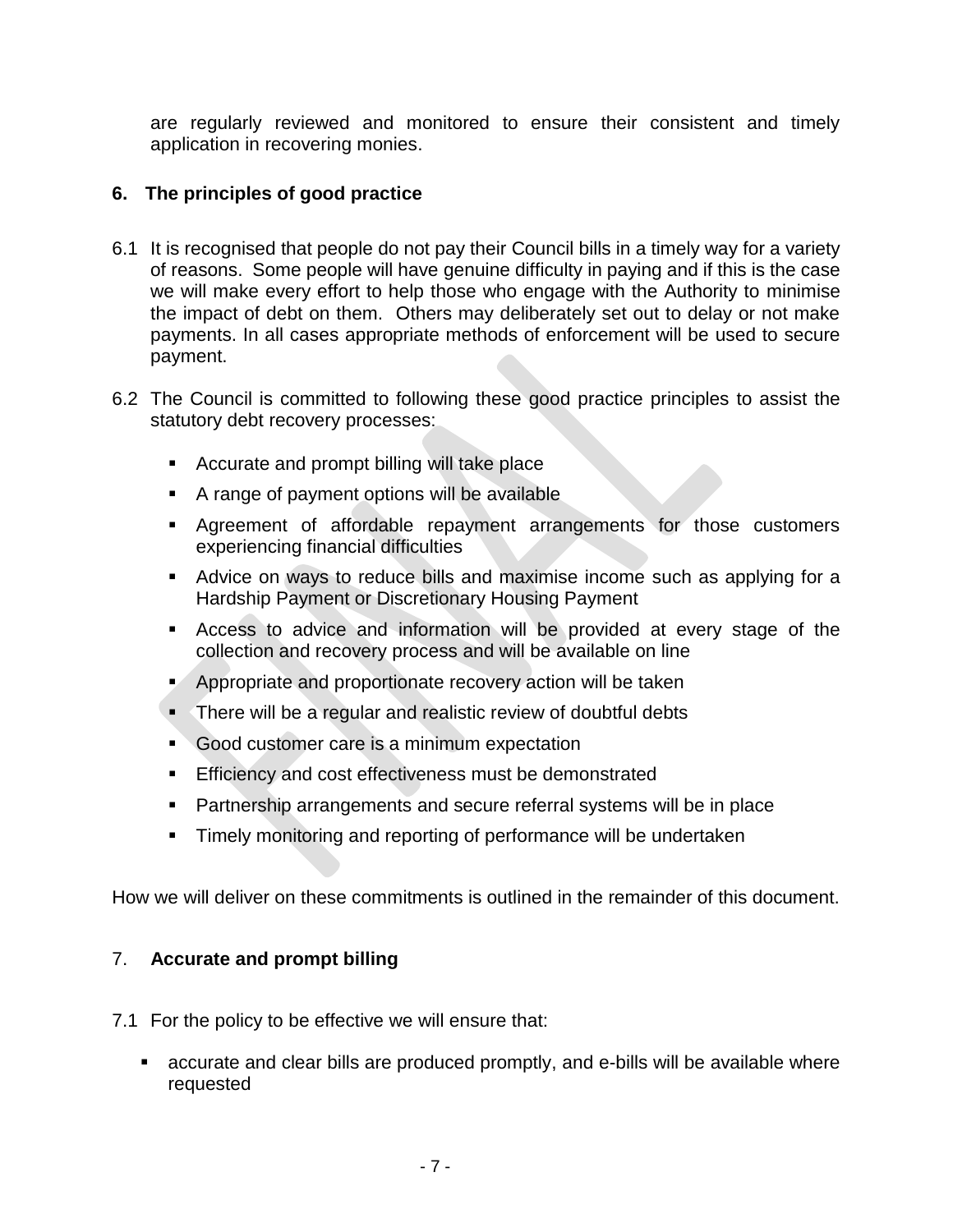- a prompt response is made to changes in circumstances and applications (for example exemptions, discounts and reliefs)
- prompt and accurate delivery of benefit award entitlements is in place
- 7.2 The information provided on the bill will be clearly written, without the use of jargon (except where statutory wording is prescribed) and will show:
	- what the bill or liability is for
	- the amount due and, where appropriate, the instalment amounts and payment due dates
	- how to make a payment with bar codes used where possible on letters
	- a contact point for enquiries including e-mail and website details

In the case of Housing Benefit Overpayments we will also provide:

- $\blacksquare$  the amount of deduction from future benefit if the overpayment is to be recovered this way
- **the person's right to request a written statement and the timescale for this**
- the person's right to appeal and the timescale for this

## **8. A range of payment options**

- 8.1 It is acknowledged that the easier it is to pay, the more likely it is that payment will be made. We will provide a choice of convenient methods of payment for bills and invoices and details of these options will be advised on each bill.
- 8.2 The range of payment options, dependent on debt type, currently includes direct debit on a variety of dates, cash at post offices, banks, Pay Zone outlets, cheque, or debit/credit card (which can be made 24 hours a day, 7 days a week using the automated telephone line or website).
- 8.3 We will provide information on outlets where payments can be made via our website and documentation. Wherever possible, Housing Benefit Overpayments will be recovered from ongoing benefit entitlement.
- 8.4 In all cases we will actively encourage people to contact us early if they are in arrears.

## **9. Affordable repayment arrangements**

9.1 We recognise that people do not pay their debts for a variety of reasons. Some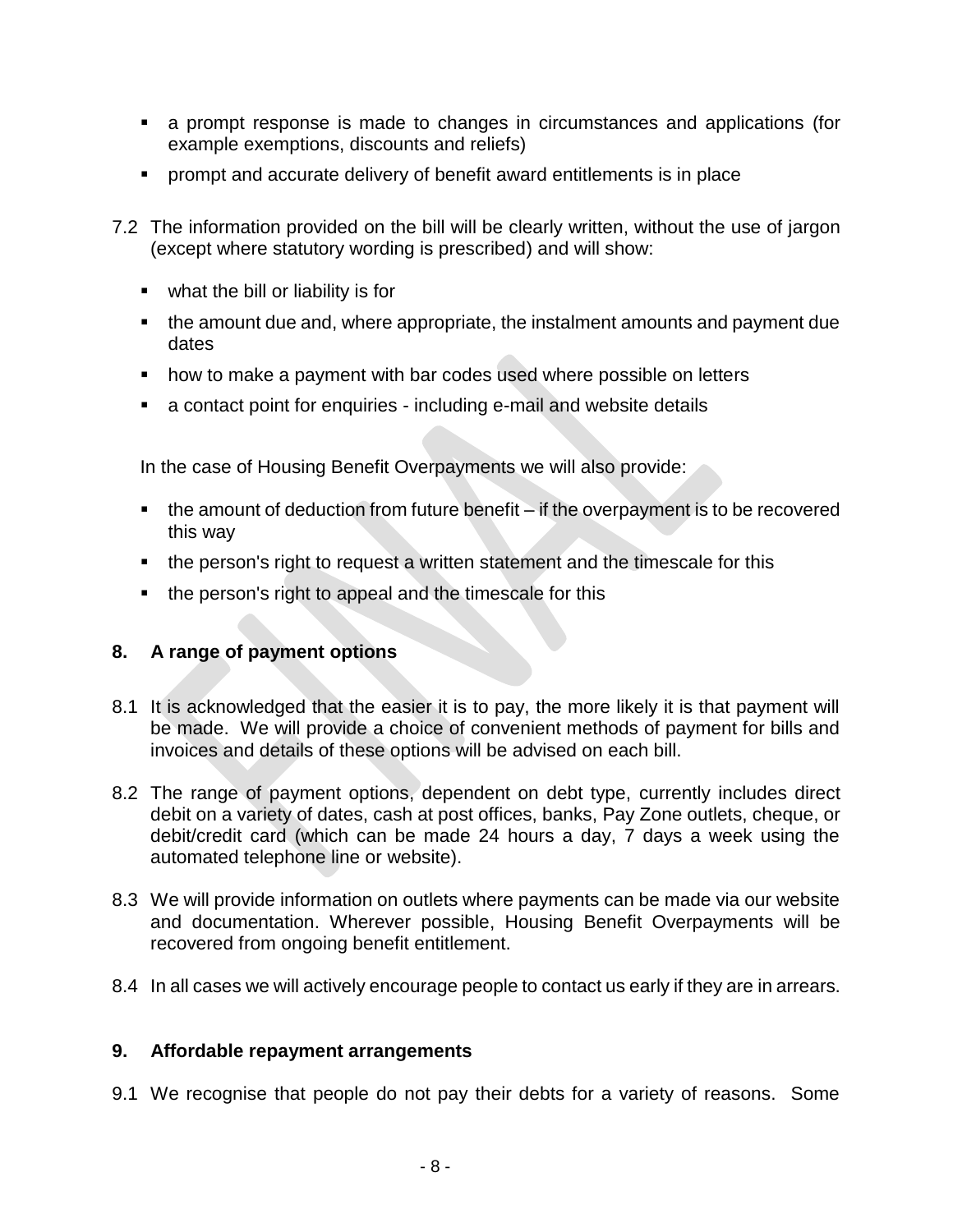customers will have difficulty in paying and we recognise the need to agree payment arrangements that reflect the ability to pay as well as the level of debt owed.

- 9.2 By enabling people who fall into arrears to come to payment arrangements appropriate to their circumstances, we can help to reduce the risk of further action and unnecessary additional costs becoming payable. For example, making Council Tax payers aware of their statutory right to pay over 12 monthly instalments as opposed to 10 with no penalty added.
- 9.3 We may require customers to complete an income and expenditure form and to provide documentary evidence to help us to assess their circumstances and confirm particular details before we can agree an arrangement especially where additional time to pay beyond the statutory time period allowed is made, or payment will exceed a financial year end.
- 9.4 Where customers fail to make contact or fail to maintain arrangements, recovery action will escalate accordingly.
- 9.5 Computer systems, processing and information about outstanding debts will be available to all members of the Revenues Team and Customer Services Team, in order that we can adopt a coordinated approach to payment arrangements, particularly for multiple debts.
- 9.6 If it is identified as part of this process that a resident requires additional support in order to pay their Council bills then a referral will be made to the Financial Inclusion Support Officers (or Tenancy Support Officer if a Council Tenant), in order to assess what support, if any, can be offered.

### **10. Advice on ways to reduce bills and maximise income**

- 10.1 We welcome the involvement of welfare agencies in connection with recovery of debts and recognise the benefits that these organisations can offer both the customer and the Council in helping customers prioritise debts and maximise income. We will continue to work with such agencies whenever possible.
- 10.2 We also recognize the importance of providing financial inclusion awareness training to all of our staff involved in the recovery of debts as well as having dedicated officers to assist residents with money management help and support.

This enables us to:

- provide 1-2-1 help and guidance to those customers identified as requiring urgent assistance with their money issues
- **•** inform customers of their entitlement to Housing Benefit and council tax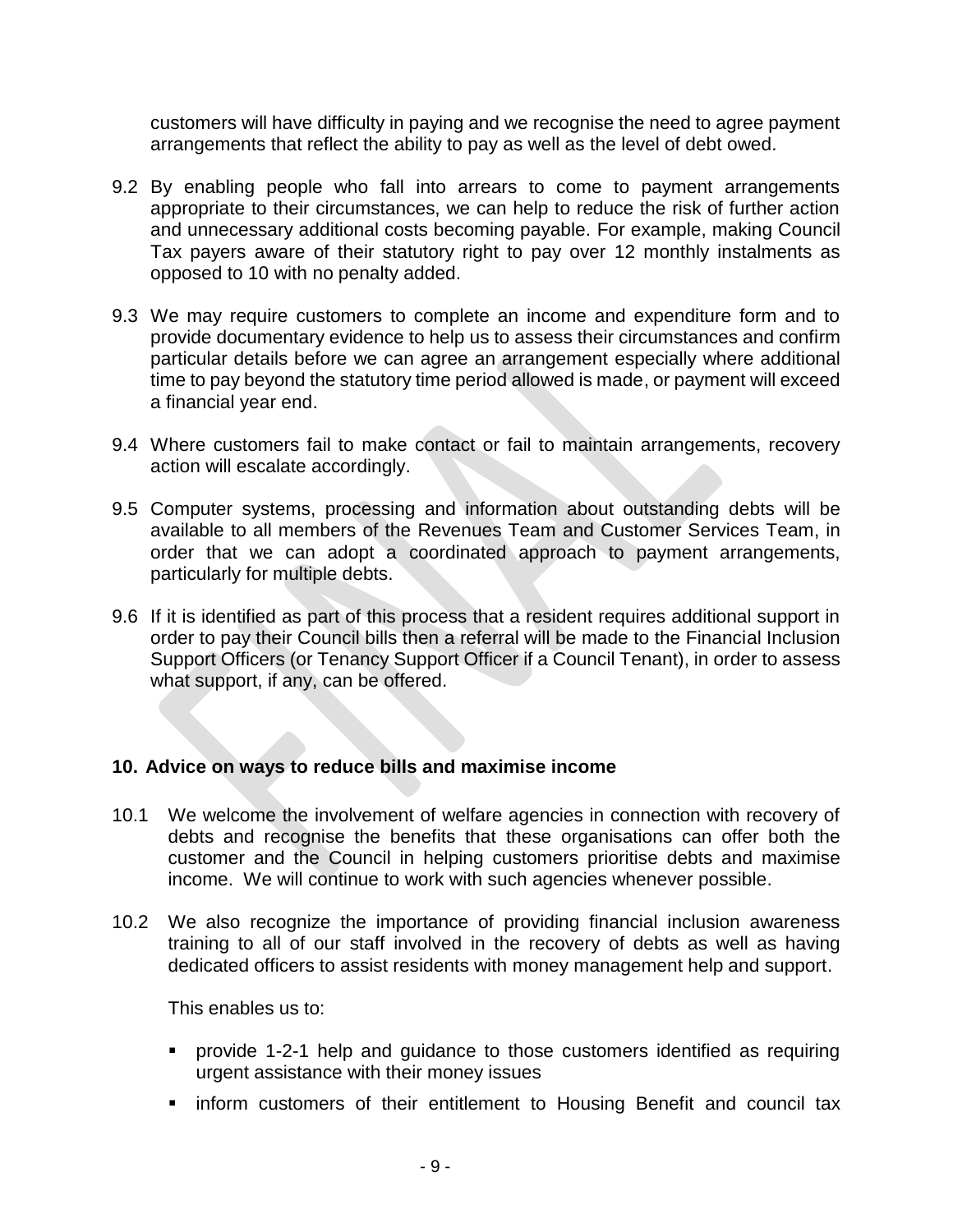support, discounts, reliefs and exemptions

- **EXT** inform customers of the general availability of other income related benefits such as Job Seeker's Allowance, Child Tax Credits, Working Tax Credits, Pension Credits or Universal Credit
- direct customers for help and advice on all potential state benefit entitlements
- **direct customers who need help and advice on money management matters to** Citizen's Advice Bureau or online Government sponsored support sites
- **F** inform customers who are at a serious stage of recovery to seek independent help and advice from appropriate organisations

## 11.**Access to advice and information at every stage of the collection and recovery process**

11.1 Keeping our customers informed about the recovery process, the consequences of not making payments and where they should go for help and advice if they do not wish to discuss the matter directly with the Council is important.

We will:

- **•** invite and encourage customers to make contact with us as soon as they begin experiencing difficulties paying their accounts
- **EXT** ensure that advice and information given to customers by members of staff is consistent and that customers are treated fairly and equally
- **Keep customers informed of the action being taken at each stage of the** recovery process and of the sanctions that will apply if non-payment continues
- **Provide documents in large print when requested**
- assist customers with language difficulty by offering a translation service where appropriate
- **EXECUTE:** ensure that all documents use plain English
- provide clear information on payment methods on all documentation
- advise customers where to get help and advice about benefit and money matters via letters and links to our website
- ensure that members of staff providing advice at the Magistrates' Court have access to account information
- maximise personal phone contact with customers by experienced Council officers during normal office hours
- **•** provide facilities to enable customers to discuss their debts in a confidential manner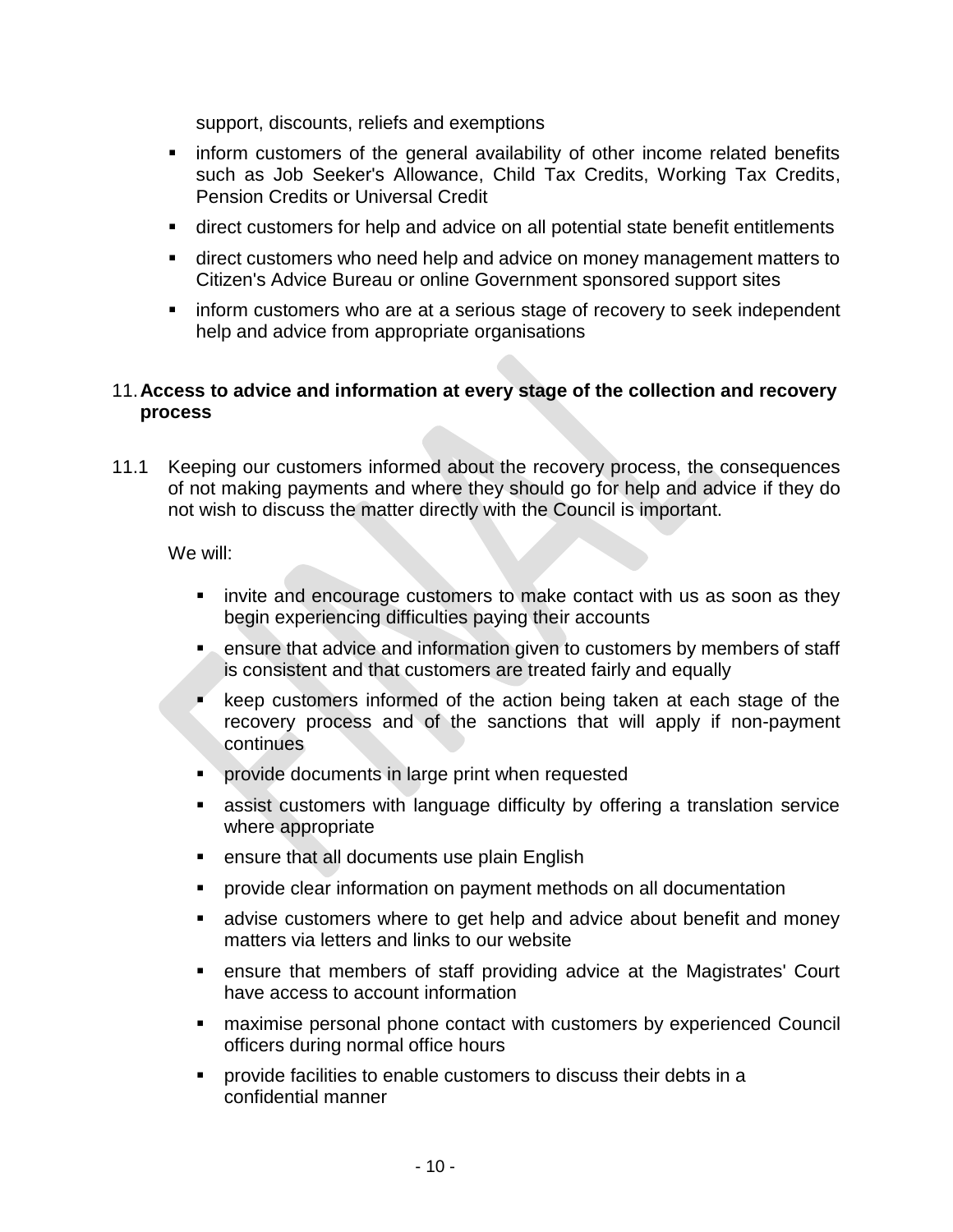- make notes on our online systems of all contacts made
- 11.2 In addition to the information shown on bills and invoices, we will also provide the following information via the Council's website:
	- a system to enable customers to receive council tax and business rate bills electronically
	- on-line forms (for example applying for benefits, notifying of change of circumstances, etc) and links to benefit information
	- general information about debt recovery, housing benefit, council tax, business rates and sundry debts
	- access and signposting to appropriate help and advice
- 11.3 We will also periodically update our records from information held on the CRM or Civil Enforcement Agents website of contact details such as telephone numbers and e mail addresses to provide as many ways as possible to contact customers direct.

### **12. Appropriate recovery action is taken**

- 12.1 We will follow the principles of enforcement outlined below:
	- our action will be **proportional**  we will strike a balance between the potential loss of income to the Council and the costs of taking a course of action
	- our approach will be **consistent** with the aim of achieving consistency in the advice we give, the use of our powers and in the recovery procedures we use
	- our actions will be **transparent**  to help customers to understand what is expected of them and to explain the reasons for taking any recovery/enforcement action.
- 12.2 We will always seek to make realistic arrangements for customers to clear outstanding debts by regular payments wherever possible.
- 12.3 Provided an offer of payment is reasonable (this will have regard to the permitted deduction level possible under an attachment of earnings order or attachment of benefits) and fairly reflects the individual's income and expenditure, the mutually agreed arrangement will be accepted and further enforcement action will be suspended. The exception to this approach will be when the case has been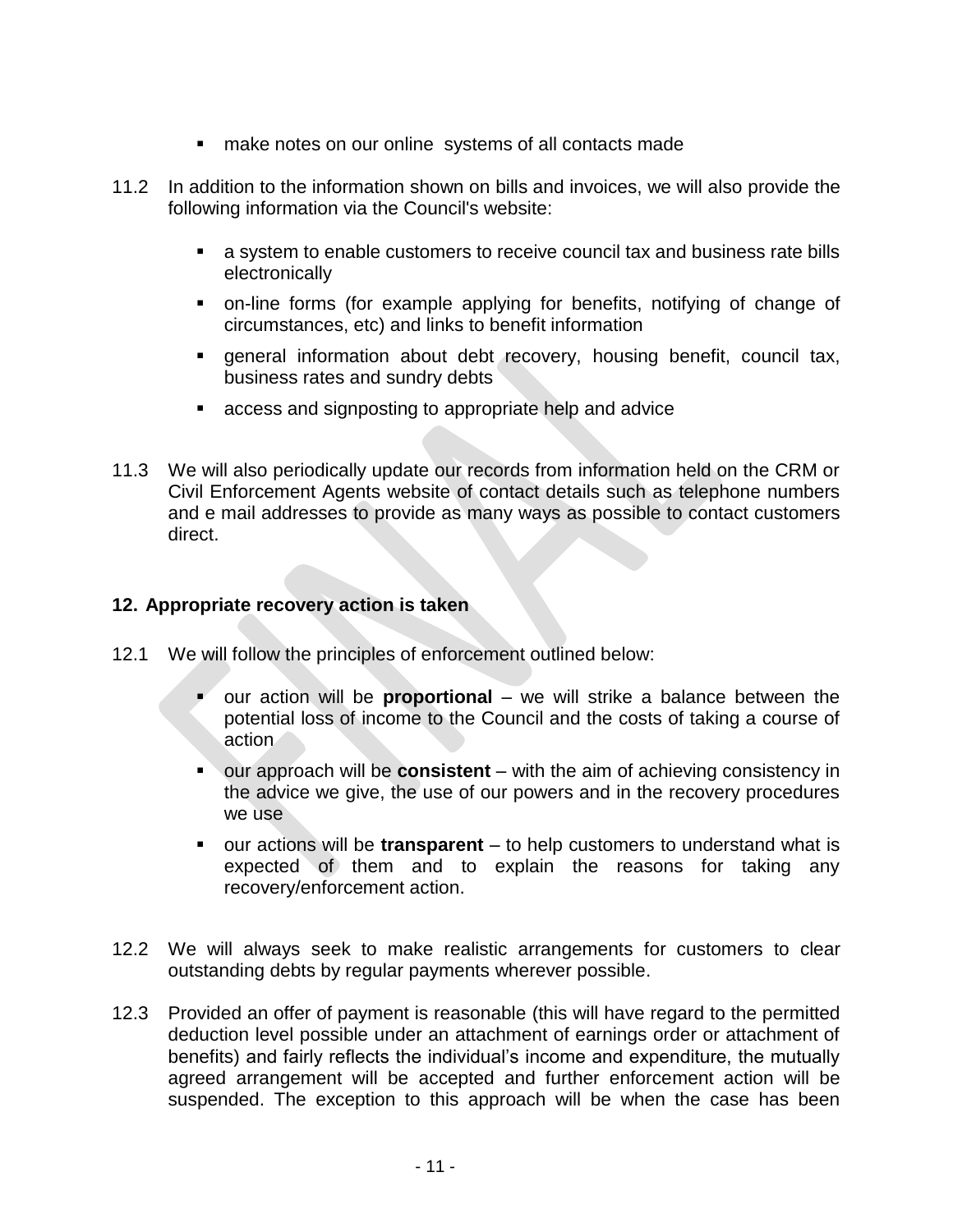referred to our Enforcement Agents or if the debt is subject to a Court Order.

- 12.4 The arrangement will seek to recover all monies within the financial year in question. An early review date of the arrangement will be agreed to review the situation if this is deemed appropriate
- 12.5 This policy is in the spirit of a "firm but fair" approach to debt recovery and helps distinguish the genuine "can't pay" customers who the Council is keen to help manage their debt from the "won't pays". The success of this framework is dependent upon the commitment of those who "can't pay" maintaining contact with the Council and advising of any unexpected situations that will prevent them from meeting their agreed repayments.
- 12.6 Any reminders we issue will convey a willingness to discuss matters with customers and encourage them to make contact if they cannot pay as advised. They will also make the customer aware of the consequences of failing to pay or keeping to arrangements.
- 12.7 If a customer fails to make contact or maintain arrangements, we have a duty to collect what is due and will use all legal means available to recover debts. This includes:
	- **Exercise 2** attachment of earnings
	- **deduction from benefits**
	- $\blacksquare$  enforcement agent action
	- **debt collection action**
	- **blameless tenant recovery**
	- **•** possession proceedings
	- county court proceedings
	- **•** charging orders
	- **Insolvency proceedings including bankruptcy and winding up**
	- **EXECOMMITE COMMITED EXECUTE:** committal to prison proceedings
- 12.8 Some of these methods of recovery may incur additional costs that will need to be passed on to the debtor.
- 12.9 Whilst we will seek to recover monies due within the financial year in question, in cases of genuine financial hardship, this may be unrealistic and therefore the Council will negotiate repayment levels that take into account individual financial circumstances and accept that for appropriate cases payment arrangements may fall into the next financial year. This will involve completion of an income and expenditure form and will require the debtor to agree to be referred for money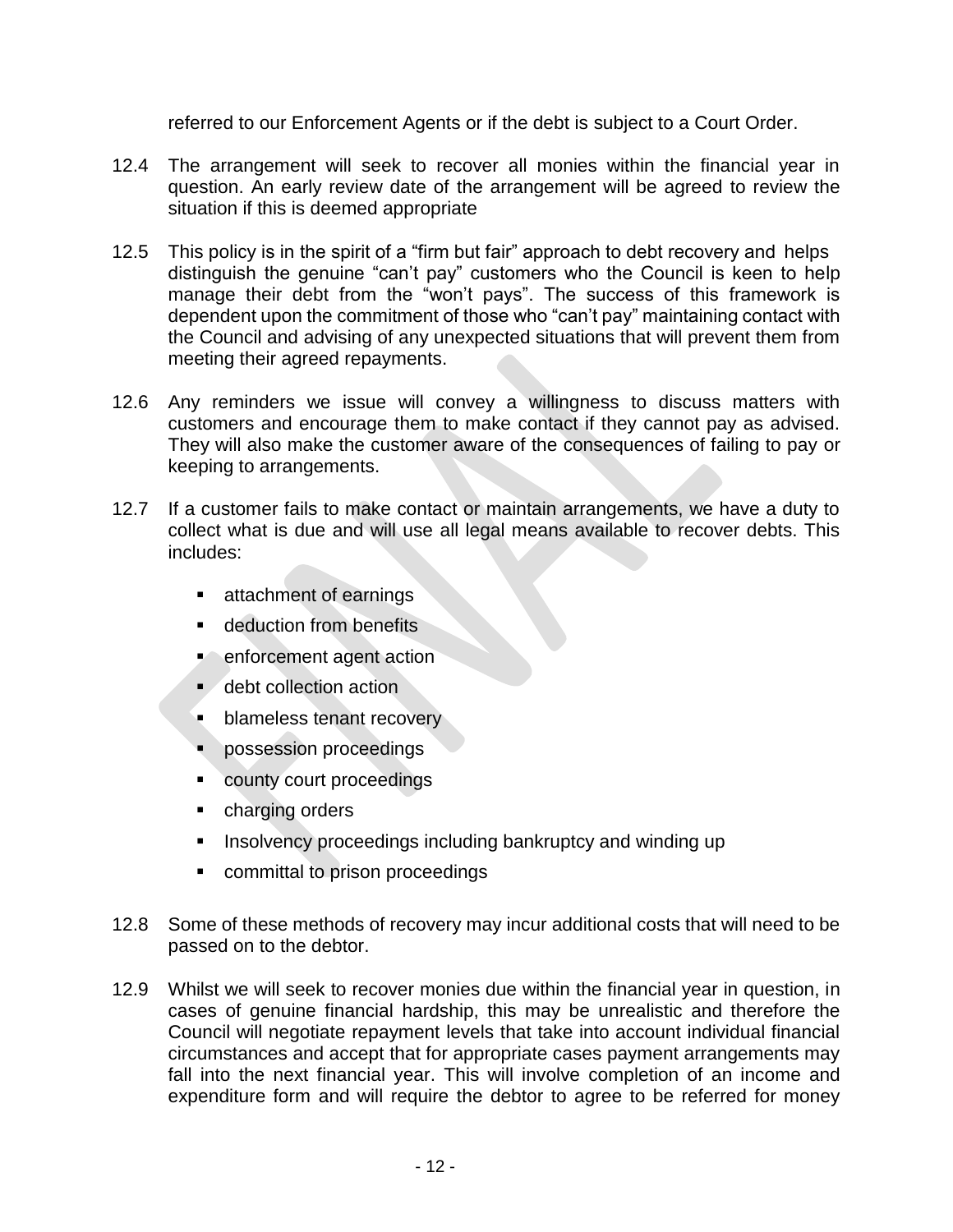management advice and assistance where considered appropriate. Use of a common income and expenditure form with standard thresholds, for money spent on housekeeping, utility bills etc., according to family size, will be used wherever possible by internal Council Departments.

- 12.10 Where there is insufficient income available to clear all debts, payment will be appropriated in the following order except in exceptional circumstances:-
	- **Housing Rent**.
	- **Housing Benefit Overpayments**
	- **- Sundry Income**
	- **- Council Tax**
- 12.11 Where contact or payments are not made for sundry debts we will suspend any non-statutory services.
- 12.12 Despite our procedures for recovering debts, there are always cases that may be deemed impossible or not cost effective to pursue. There are a variety of reasons this might happen, these include:
	- the amount outstanding is below an agreed lower limit
	- **the customer has left an address and we are unable to trace them**
	- the customer has died and there are not sufficient funds from their estate to pay the amount owed
	- **the customer is bankrupt or if the company is insolvent (however we do** submit a claim in bankruptcy and any payments received from the receiver are credited to the account accordingly)
	- it is uneconomical to pursue the debt due to health, or financial reasons. In determining "uneconomic", account must be taken of the overall impact on the Council of non-pursuit of that debt including the likelihood that other customers may then also choose not to pay their outstanding debts. We will use write off as a final option where there is no realistic chance of recovery and it is considered inappropriate to use other methods of recovery.
	- statute barred An invoice is irrecoverable if six years have elapsed from the date of the invoice, date of service or last payment date, whichever is the later. If the debtor acknowledges the debt the six years runs from this date. All debts, which are statue barred, will be processed through the agreed write off procedures as irrecoverable.
	- Inability to pay if after all attempts to help a customer meet their payment obligations such as through providing budgeting advice there is still an inability to pay some or all of their debt then write off may be considered.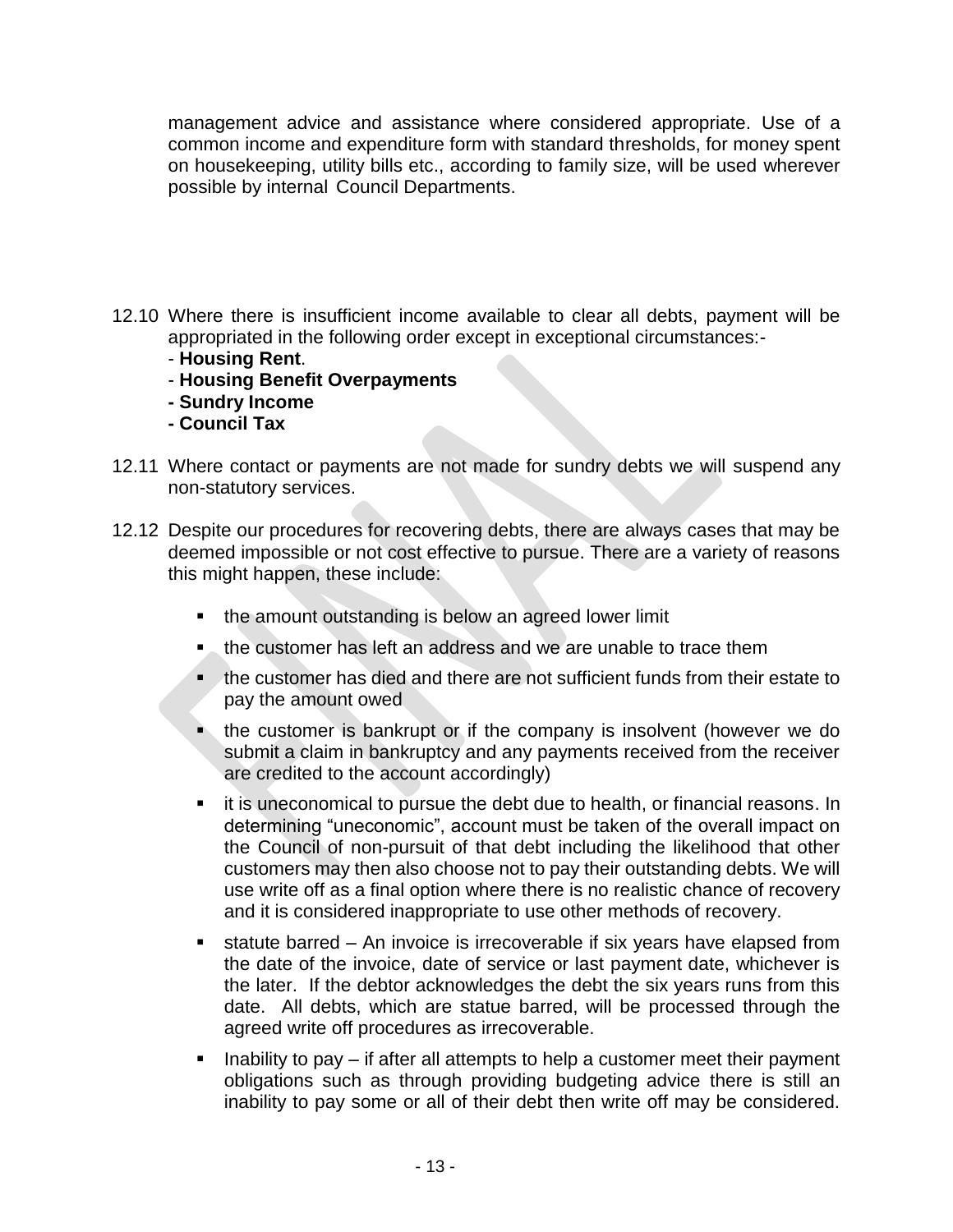However this will be the extreme exception and will only be made after working with the customer to find an alternative solution.

- 12.13 We will monitor all outstanding debts to ensure that they are recoverable and will take prompt action when irrecoverable debts are identified to write them off in accordance with our financial regulations. This includes an appropriate level of authority that has been delegated to officers for write off purposes and will ensure recovery action is proportionate to the level of the debt due.
- 12.14 The formal 'writing off' of any debts will not rule out recovery action being taken in the event that a customer's circumstances change.

## **13.Customer Care**

- 13.1 In order to provide good customer care we will:
	- ensure that debts are collected in an efficient and empathetic way
	- provide advice and guidance on ways to reduce bills and maximise income
	- advise customers on how to complain/appeal if they are unhappy with the service they have received
	- encourage constructive comments from customers about how we can improve our services
	- ensure that services are accessible, including making services physically accessible to people with disabilities
- 13.2 Customers will be provided with the contact details of the originating department on any invoices, recovery notices or letters issued in order that they have access to officers with detailed and specific knowledge of the goods and/or services provided at all times.
- 13.3 Offices will be open to take customer queries either by telephone or in person between 9.00am to 5.00pm Monday to Friday. Email contact and relevant information will be available at all times via the Councils website.
- 13.4 All customers will be encouraged to take ownership of their financial affairs. Whilst it is not the role of the Council to provide a debt counseling service, where customers are facing clear financial hardship a referral may be made to the Councils Financial Inclusion Support Officers or they will be made aware of external debt counseling services provided by the Citizens Advice Bureau and other information on how customers can get help and advice with debt online. This will also include information on help that can be received from utility companies inpaying their debts to those companies.

## **14.Efficiency and cost effectiveness**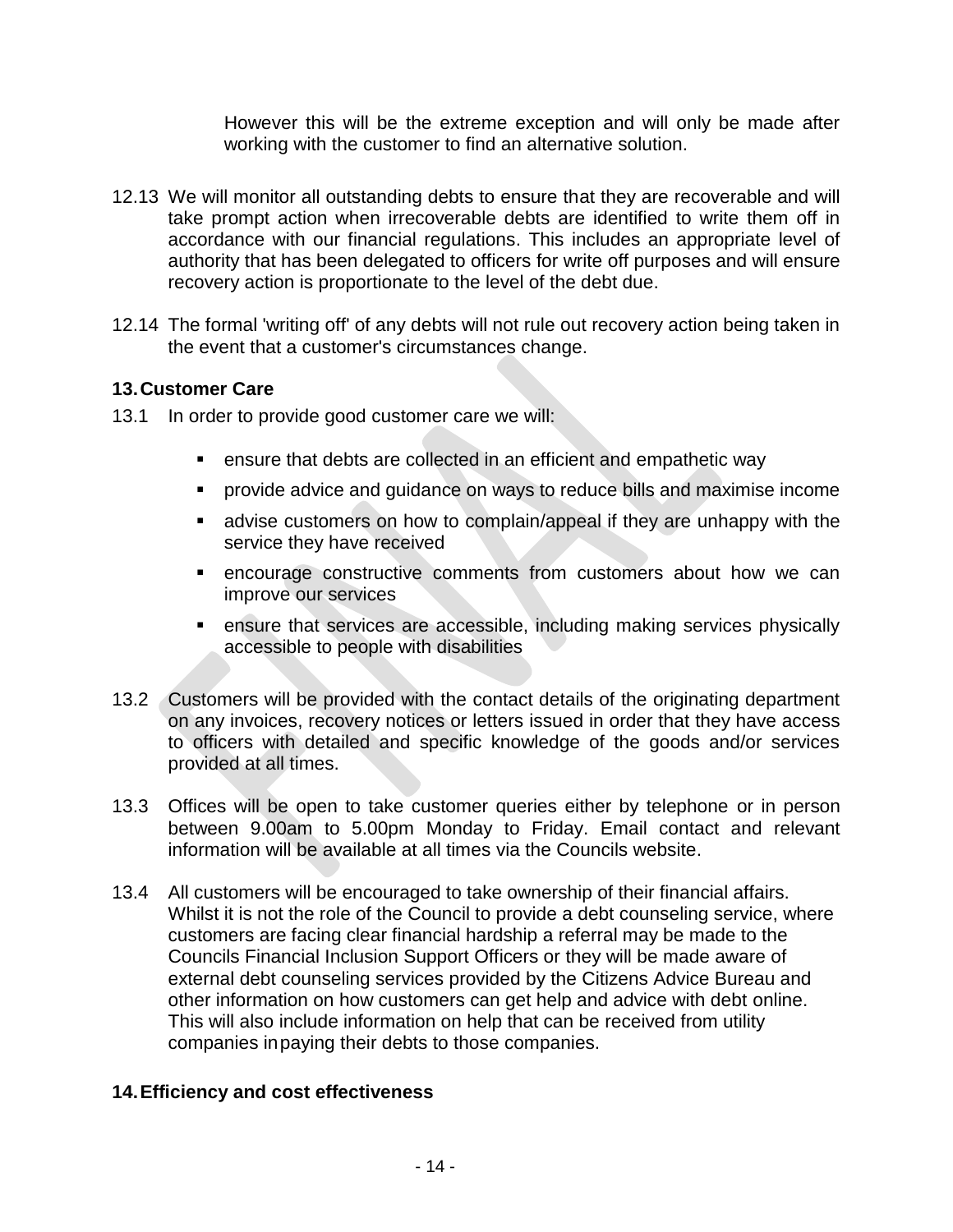- 14.1 We will seek to ensure that our recovery and enforcement activities are delivered in the most efficient and cost effective manner. This will include the use of external suppliers of services such as civil enforcement agents and the use of specialist suppliers of other recovery and legal services such as instigating insolvency proceedings and charging orders.
- 14.2 The use of civil enforcement agents and any other debt collection agency will be conducted in accordance with the Council's procurement policy and they will adopt practices and policies that reflect the total value of debts owed and collect monies in line with agreed protocols with the Council.
- 14.3 We will seek to maximise the use of technology in order to improve efficiency and ensure the most up-to-date information is available on line where possible to both the Council and our external agents.

## **15. Partnership Arrangements**

15.1 Relationships with partner organisations are a key component in any Corporate Debt Framework. The Council's resources and debt counseling skills are limited and it is unable to assist all individuals who have significant and complex multiple debt problems. In response to this, the Council has a relationship with the Citizen's Advice Bureau as well as other complimentary partners coordinated via its involvement with the Northern Financial Inclusion Partnership and will introduce procedures for referring customers for debt counseling and wider personal support in these situations.

This will involve:

- Developing a comprehensive on line referral claim form, improved income and expenditure form, a multiple debt referral form and comprehensive website that includes signposting to other debt related sites and charities. This is used by front line staff to advise and refer customers for help and advice and has recently been developed to enable self-referral.
- Working with Act on Energy to help address fuel poverty and Severn Trent to promote greater awareness of water schemes available to vulnerable people
- The Councils Financial Inclusion Support Officers undertaking targeted campaigns with those affected by some of the welfare reforms i.e. Benefit Cap.
- Greater emphasis on a corporate service by The Revenues Team considering all Council debts holistically.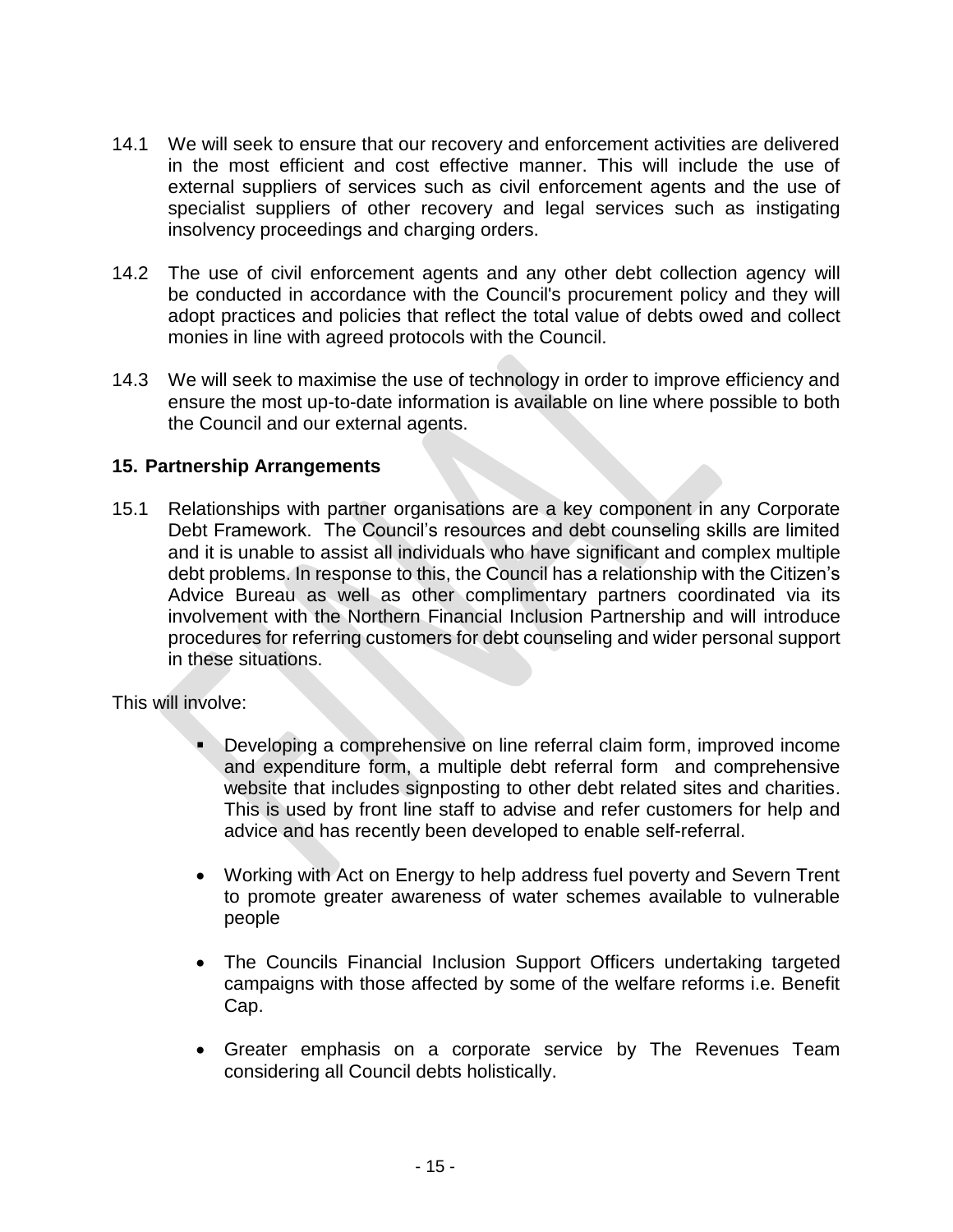- Shared management arrangement with North Warwickshire BC to share key officers, and Financial Inclusion expertise to maximize capacity and to develop common approaches and policies.
- 15.2 In a more proactive way, the Council also works closely with its Civil Enforcement Agents ensuring that they operate within the Council's Code of Practice and deal with cases sympathetically, including returning sensitive cases to the Council for action.
- 15.3 Civil Enforcement action will continue to be monitored to ensure compliance to the contract. Our relationship with Bristow & Sutor has developed over the last 20 years and they are the Council's sole recovery agent. The approach of only using a single enforcement/collection agency means that they are fully aligned with the Council's approach and culture of collection.
- 15.4 A last opportunity letter with no additional cost and a small balance protocol has been agreed with Bristow & Sutor outside the standard legislative framework to ensure that the cost of instruction and visits are not disproportionate to the debts instructed and give the customer every opportunity to pay monies due without further financial penalty.
- 15.5 The development of this framework has drawn on best practice and procedures implemented over a number of years and compliments other Council policies such as the Rent Arrears Policy and Discretionary Council Tax Policy ensuring customers are dealt with in a fair and consistent way.
- 15.6 Our ongoing activities help to promote positive engagement with the public around providing advice on all types of welfare benefits, improving access to benefits information and promoting more effective and joined up working relationships with external advice agencies. Work also continues alongside the Job Centre Plus to prepare those impacted by universal credit as well as other Councils across Warwickshire.

## **16.Monitoring and Reporting**

- 16.1 We will monitor our policies and procedures to ensure that they are effective. Monitoring will include:
	- quality checks on work processes to ensure fairness and consistency
	- **E** audit and quality checks on work processed by individuals
	- $\blacksquare$  rate of collection to identify our performance against the monetary measures set for the collection of debts